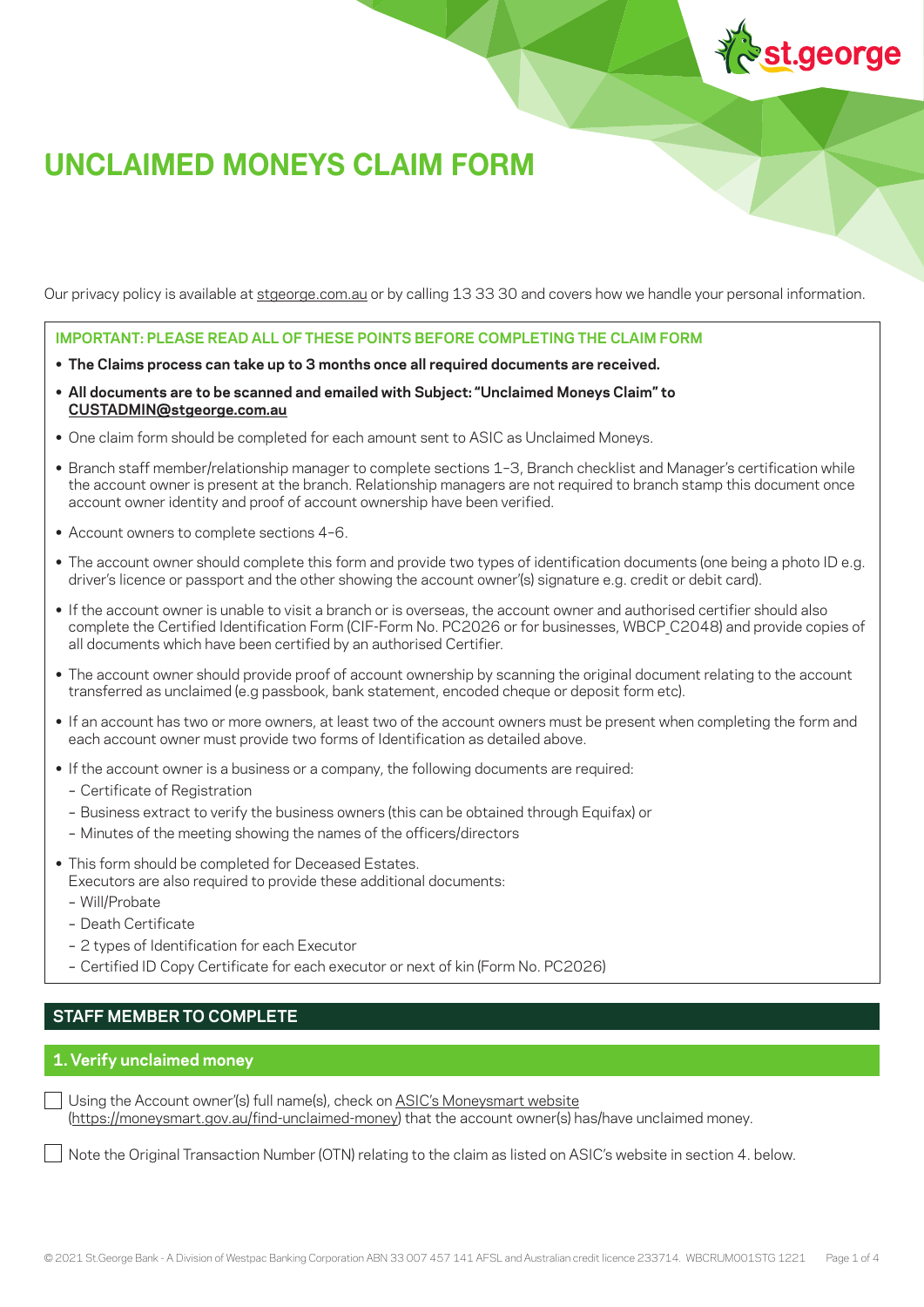### **2. Verify account**

Scan the original document relating to the account transferred as unclaimed (e.g passbook, bank statement, encoded cheque or deposit form etc).

# **3. Verify account owner**

 $\Box$  Scan two forms of identification - one to be a photo ID (e.g. driver's licence or passport) and the other showing the account owner'(s) signature (e.g. credit or debit card). If the account owner is a business or company, scan the Certificate of Registration and the Business extract or Minutes of the meeting showing the names of the officers/directors.

**OR**

 $\Box$  Signatures have been verified to branch staff/relationship manager or the account owner is known to the branch/relationship manager and the manager verifies that the account owner is the rightful owner of the account below.

\$

# **ACCOUNT OWNER TO COMPLETE**

# **4. Account information**

|   | <br>×     |   |  |
|---|-----------|---|--|
| I | n sa<br>× | ٠ |  |
|   | $\sim$    |   |  |

Account number and the state of the state of the state of the state of the state of the state of the state of the state of the state of the state of the state of the state of the state of the state of the state of the stat

OTN Reference as listed on ASIC's Moneysmart website

Full name of account

Account owner'(s) current residential/business address

Account owner'(s) residential/business address when account was opened (if different)

Account owner'(s) mobile number  $\overline{a}$  Account owner'(s) landline number **Credit Card** (if applicable) Card number (16 digits) Cardholder name Amount

\$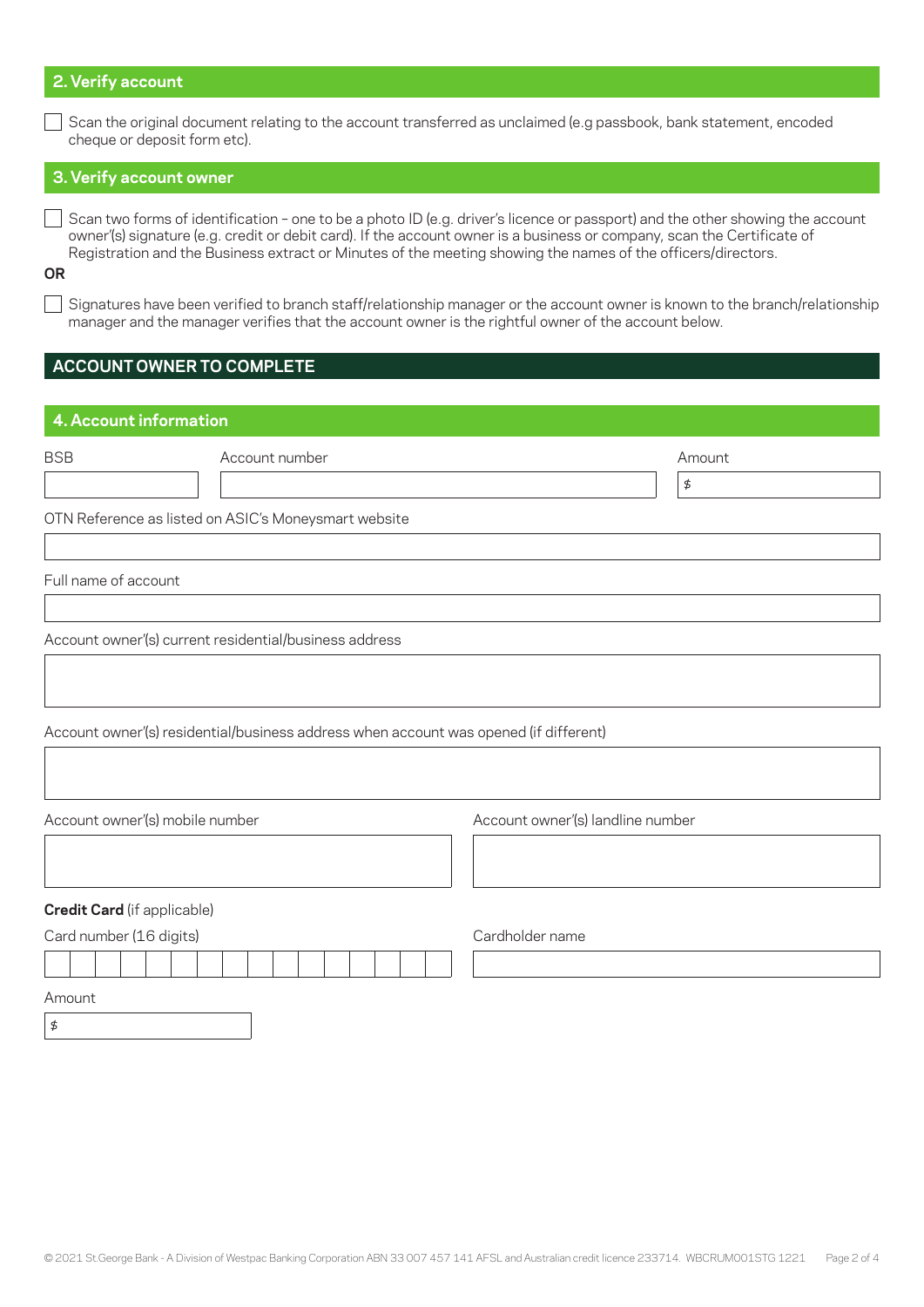# **5. Refund details**

| Select one method only                                      |                |            |                   |                |
|-------------------------------------------------------------|----------------|------------|-------------------|----------------|
| Pay to an existing St. George or other bank account         |                |            |                   |                |
| <b>BSB</b>                                                  | Account number |            |                   | Account name   |
|                                                             |                |            |                   |                |
| <b>OR</b>                                                   |                |            |                   |                |
| <b>Branch suspense account</b>                              |                |            |                   |                |
| <b>Branch</b>                                               |                | <b>BSB</b> |                   | Account number |
|                                                             |                |            |                   |                |
| <b>OR</b>                                                   |                |            |                   |                |
| Overseas account                                            |                |            |                   |                |
| Account name                                                |                |            | Country           |                |
|                                                             |                |            |                   |                |
| ABA Swift (if no Swift Code provided, enter the BIC number) |                |            | Bank name         |                |
|                                                             |                |            |                   |                |
| TT Account number (if no account number provided, enter the |                |            |                   |                |
| IBAN number)                                                |                |            | Currency required |                |
|                                                             |                |            |                   |                |
| Bank address                                                |                |            |                   |                |
|                                                             |                |            |                   |                |
|                                                             |                |            |                   |                |
| <b>OR</b>                                                   |                |            |                   |                |
| <b>Bank cheque</b>                                          |                |            |                   |                |
|                                                             |                |            |                   |                |

# **6. Declaration**

I/We declare that:

- **•** I/We had an account with the Bank which I/we believe has been transferred to Unclaimed Moneys.
- **•** The account details were as set out above.
- **•** I/We are the true owner(s) of the moneys in that account and am/are entitled to claim the moneys that were available in the account immediately prior to the value being transferred and the account being closed by the Bank.

**Note:** It is an offence under the *Anti-Money Laundering and Counter-Terrorism Financing Act 2006* to give false or misleading information or documents.

#### Account owner, authorised signatory or Executor to sign

| \ccount owner, authorised signatory or Executor to sign |  |  | Jate |  |  |  |
|---------------------------------------------------------|--|--|------|--|--|--|
| $\mathbf{M}$<br>◢                                       |  |  |      |  |  |  |

Account owner, authorised signatory or Executor to sign

| \ccount owner, authorised signatory or Executor to sign | ')ate |
|---------------------------------------------------------|-------|
| $\mathbf{M}$                                            |       |